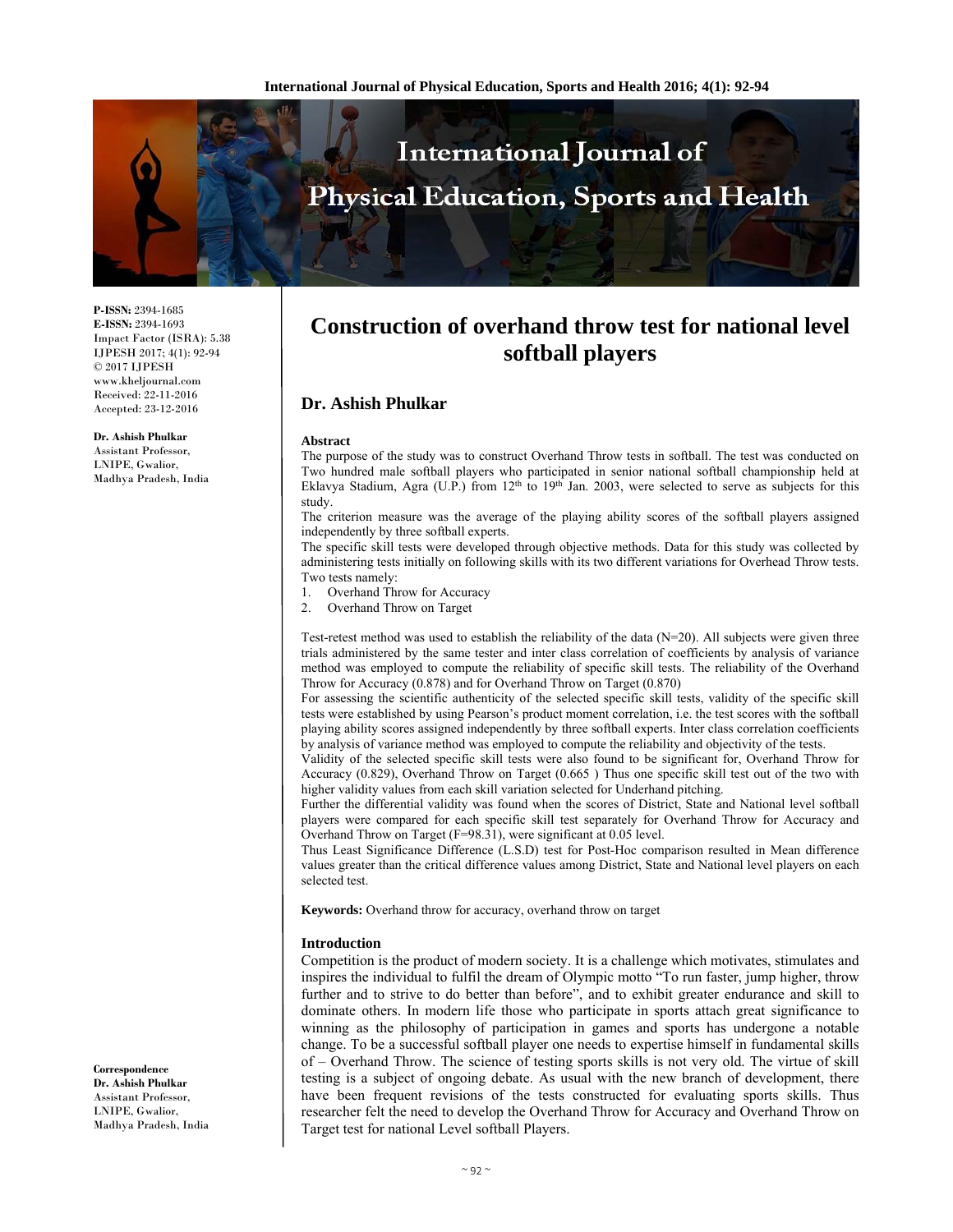#### **Methods**

Two Hundred Male softball players who participated in senior national Softball championship held at Eklavya Stadium, Agra (U.P) from 12th to  $19<sup>th</sup>$  January, 2003 were selected as subjects for this study.

Official Softballs manufactured by Bhaseen Sports Private Limited approved by Softball Association of India were used throughout this study.

The Criterion measure was the average of the playing ability scores of softball players assigned independently by three softball experts.The coaches and experts were consulted at the personal level to conduct the tests on softball players, and a rapport was established with them for the testing programme. The researcher approached each player after giving proper and timely information before the tests were conducted. Before administering the tests the subject were briefed about the purpose of the study and details of all the tests were explained to them. They were also given sufficient number of trials to enable them to become familiar with the tests. To ensure uniform testing conditions, the subjects were tested in the morning and evening sessions. The two tests for Overhand Throw tests were administered as mentioned below.

- 1. Overhand Throw for Accuracy
- 2. Overhand Throw on Target

For assessing the scientific authenticity of the selected specific skill tests, validity of the specific skills of softball was established by using. Pearson's Product moment correlation by correlating the test scores with the softball playing ability scores assigned independently by three softball experts.

One way analysis of variance (F-ratio) was applied to find out the significance of means differences among District, State and National level softball players on selected specific skill tests. Least Significance Difference (L.S.D.) test of Post-Hoc comparison was used to determine the significance of difference between ordered paired means was found to be significant at 0.05 level. Further reliability and objectivity of selected specific skill tests were established. (N=200)

The reliability of selected specific skill tests was established by test-retest method using inter-class correlation coefficients (R) by analysis of variance and judged by the same tester for three trials.

The objectivity of selected specific skill tests was established by using test-retest method computing Inter-class correlation (R) by analysis of variance judged by three different softball experts who noted the performance of the subjects independently.

#### **Results**

The analysis of data collected on two hundred male senior national softball players has been presented in Table-1

The data with regard to each of the independent variable i.e underhand Pitching and Underhand Pitching for Accuracy were computed to establish validity for each specific skills of softball.

Differential validity was found when the scores of District, State and National level softball players were compared for each specific skill tests separately.

 For validity estimate and for establishing differential validity means and standard deviations of all the selected specific skill tests and the criterion were computed and the data pertaining to this has been presented in Table-1.

**Table 1:** Means and Standard Deviations of Selected Specific Skill Tests and the Criterion

| <b>S. No.</b> | Tests                       | <b>Means</b> | <b>Standard</b><br><b>Deviation</b> |
|---------------|-----------------------------|--------------|-------------------------------------|
|               | Overhand Throw for Accuracy | 77.28        | 14.77                               |
|               | Overhand Throw on Target    | 27.66        | 5.85                                |
| $N = 200$     |                             |              |                                     |

 $N= 200$ 

### **Validity of the Specific Skill Tests**

Pearson's product moment correlation was used for correlating the test scores with the playing ability scores for establishing the validity of specific skill tests. The data pertaining to this has been presented in Table-2.

**Table 2:** Relationship of Tests to the Criterion

| S. No.    | <b>Variables Correlated</b> | <b>Correlation</b><br>Coefficient (r) |
|-----------|-----------------------------|---------------------------------------|
| 1a.       | Overhand Throw for Accuracy | 0.829                                 |
| 1b.       | Overhand Throw on Target    | 0.665                                 |
| $N = 200$ |                             |                                       |

\* Significant at 0.05 level

It is evident from Table-2 that there is a significant relationship between independent variables and the criterion out of the two tests one with higher validity values from each skill test variations selected were overhand throw for accuracy, underhand pitching, fungo hitting, fielding and softball throw for distance and base

### **Comparison of Scores of District State and National Level Players**

To compare the performance in specific skill tests among softball players of District, State and National level (N=20), the means and standard deviations were computed and the data pertaining to this has been presented in Fig-1.



**Fig 1:** Mean Scores of Overhand Throw For Accuracy for District State and National Level Softball Players

Analysis of variance for reliability estimates for the test items has been presented in Table-3 and the obtained reliability coefficients (R) was given below.

**Table 3:** Analysis of Variance for Reliability Estimates of Overhand Throw for Accuracy (N=200)

| Source of<br>Variance | Sum of<br><b>Squares</b> | Degree of<br>Freedom | <b>Mean</b><br><b>Squares</b> | F<br>ratio | tab  |
|-----------------------|--------------------------|----------------------|-------------------------------|------------|------|
| Subjects              | 115740.67                | 199                  | 581.61                        |            |      |
| Trials                | 97.09                    |                      | 48.55                         | 1.503      | 3.02 |
| Interaction           | 12854.24                 | 398                  | 32.30                         |            |      |
| Total                 | 128692.00                | 599                  |                               |            |      |

\* Insignificant at 0.05 level

tab F  $0.05(398,2) = 3.02$